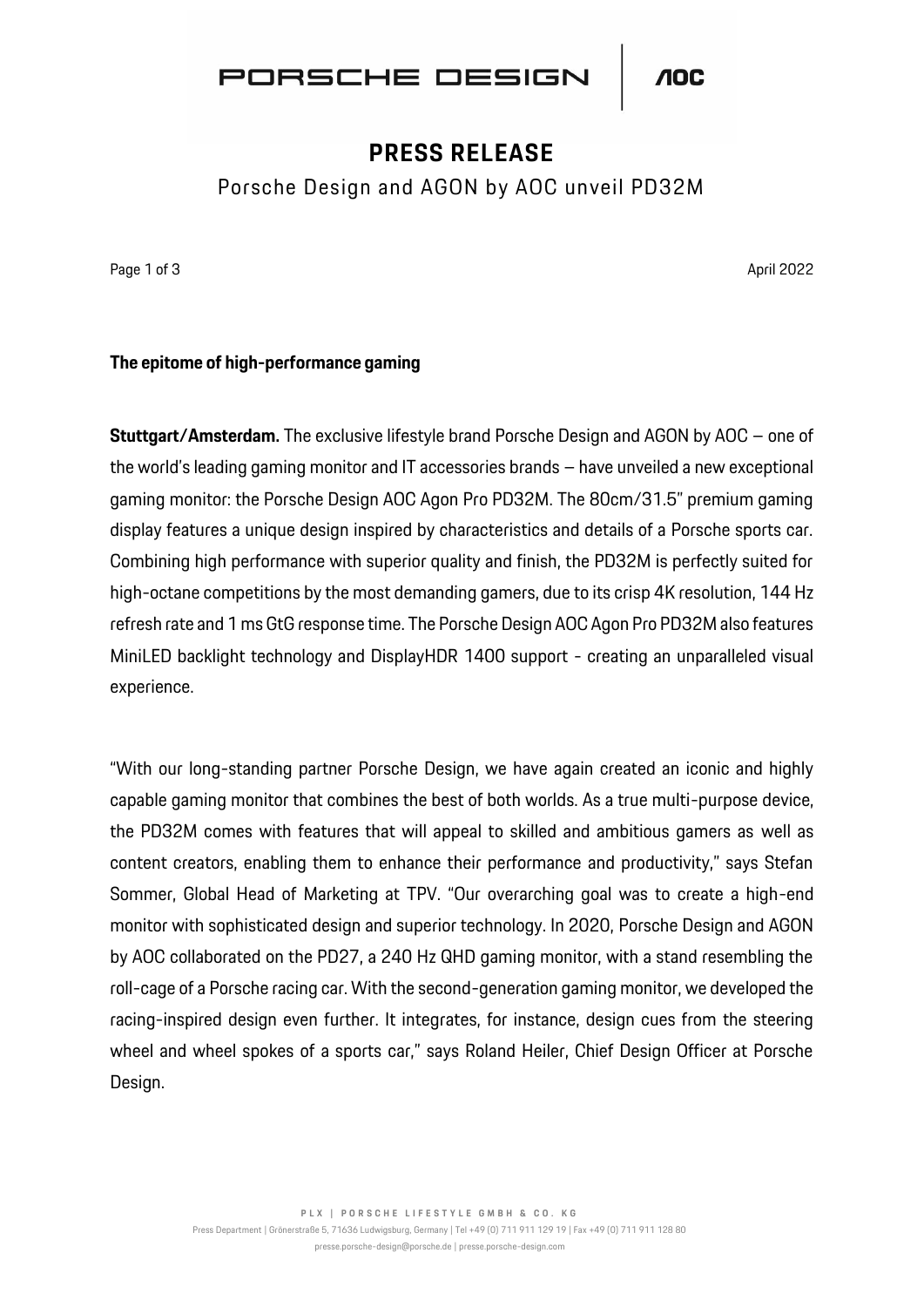

## **PRESS RELEASE**

Porsche Design and AGON by AOC unveil PD32M

Page 2 of 5 April 2022 **April 2022** 

### **Functional Design inspired by sports cars**

The PD32M's stand functionality dictates its shape. Rigidity and robustness are key elements within the gaming industry and as a result, these features are subtly applied to the display housing and sandblasted aluminum cast stand. Compactness is also of paramount importance for monitors and therefore the design of the display panel housing follows the functional layout of the internal components. This results in soft rear tapered surfaces emerging from the panel itself towards the main internal component housings. Separate visual cavities are included to guide towards the various connector locations. Additionally, in order to visually optimize panel thinness, the rear display housing is tapered at the sides with a gentle slant, creating a trapezoidal shape, which includes metal mesh inlays for the cooling and audio speakers. These areas are also indirectly RGB backlit, to unobtrusively immerse and enhance the overall gaming experience and express dynamism. Subtle additional details such as a backlit horizontal cooling strip is inspired by air-cooled intakes found on sports cars. The product branding is also presented in a vibrant manner, by means of an interchangeable projection logo.

#### **Experience high-performance**

It is not just the design that sets the monitor apart from other gaming monitors on the market; the large 31.5" monitor sits securely and firmly on the desk and is height adjustable for ergonomic positioning. The stand also supports pivot adjustment for vertical orientation. The Porsche Design AOC Agon Pro PD32M features a flat IPS (AAS) panel, reproducing 1.07 billion colours to display even subtle differences in hues. It is also highly colour accurate with 97 percent coverage of the DCI-P3 colour space to achieve lifelike colours and shades. With the integration of the state-ofthe-art MiniLED backlight technology, the monitor features 1,152 dimming zones, which can individually light up according to image content. Proven to display both blinding sunlight and very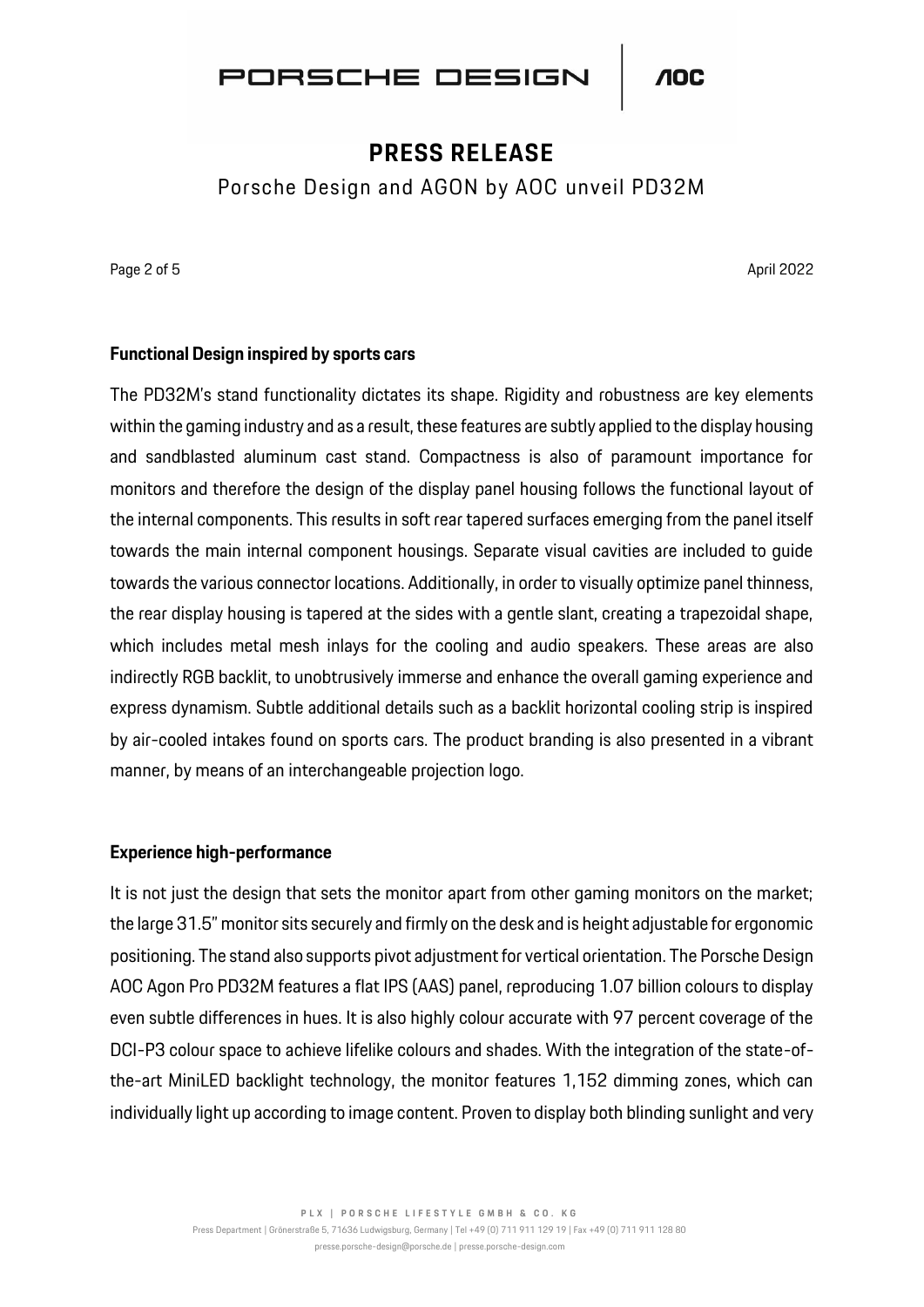

## **PRESS RELEASE**

Porsche Design and AGON by AOC unveil PD32M

Page 3 of 5 April 2022 **April 2022** 

intense black shadows in the same frame, the PD32M is certified with the top-of-the-line HDR certification, DisplayHDR 1400. With up to 1,400 nits peak brightness, it dwarfs the common ~300 nits brightness of modern gaming monitors.

The IPS panel runs in pin-sharp 4K resolution (3840 x 2160) with a high, fast refresh rate of 144 Hz. With a true 1 ms GtG response time, the so-called "ghosting" between frames is virtually eliminated. With the inclusion of Adaptive-Sync, the new device is capable of variable refresh rate (VRR) implementations, eliminating artefacts such as tearing and stuttering. The PD32M caters to both PC and console gamers, thanks to its DisplayPort 1.4 and two HDMI 2.1 ports. The monitor additionally supports devices up to 120 Hz at 4K over USB-C as well as current-gen consoles via HDMI 2.1.

#### **Perfectly suited for content creators**

The Porsche Design AOC Agon Pro PD32M doubles as a productivity machine for content creators, designers, editors, or programmers. It is a perfect home-office monitor with its USB-C input, allowing the monitor to receive the display signal as well as transfer power (up to 90 W – depending on the HDR setting) and data to a connected notebook with just a single USB-C cable. Furthermore, notebooks can access and use all the devices connected to the monitor's 4-port USB 3.2 hub, such as keyboards, mice or external drives. Finally, the PD32M features a KVM switch, so users can easily switch between two sources, such as a gaming PC and a work notebook, while using the same keyboard and mouse. The monitor can show both sources simultaneously in its Picture-by-Picture mode (maximum UHD at 60 Hz) from its DP, HDMI or USB-C ports. Additionally, the PD32M is packed with a powerful sound system. Dual 8W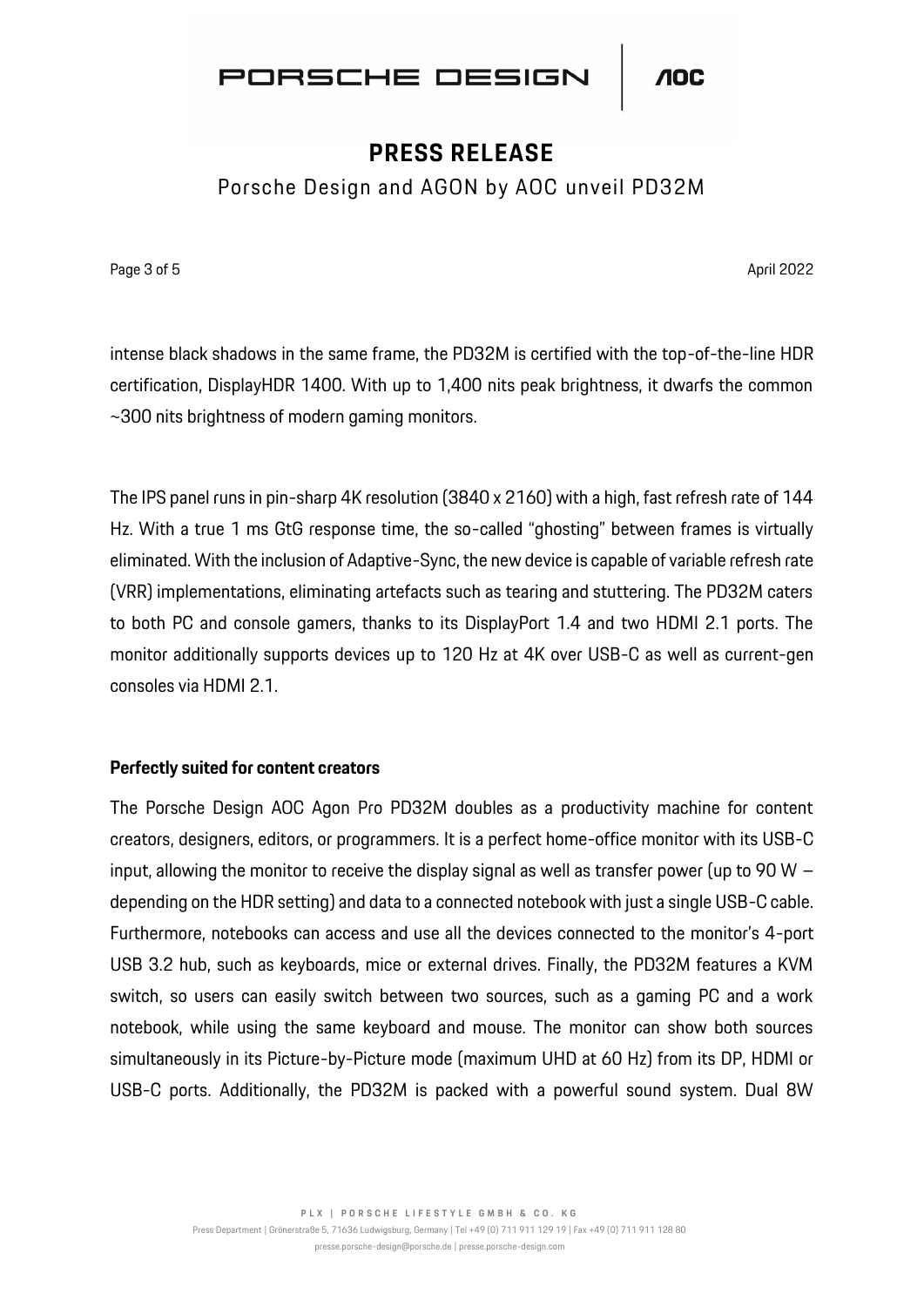

# **PRESS RELEASE**

Porsche Design and AGON by AOC unveil PD32M

Page 4 of 5 April 2022 **April 2022** 

speakers enhanced with DTS sound provide the rich and clear audio-experience that gamers expect.

### **Customisable RGB lighting**

While the PD32M is already one of a kind, it can be customised even further. The device features fully customisable RGB lighting (Light FX) at the back of the display. When booting up, the monitor will greet users with an animated start-up logo and a special sound. The on-screen display (OSD) menu is designed with a unique and user-friendly structure, while a wireless gaming keypad is included for users to quickly access the OSD settings of the monitor with comfort and ease. Last but not least, the monitor arrives with a USB stick that includes user manuals and related software.

The Porsche Design AOC Agon Pro PD32M is now available in Porsche Design stores, specialist retailers, and online at www.porsche-design.com, as well as from selected online shops, at an RRP of €1.999.